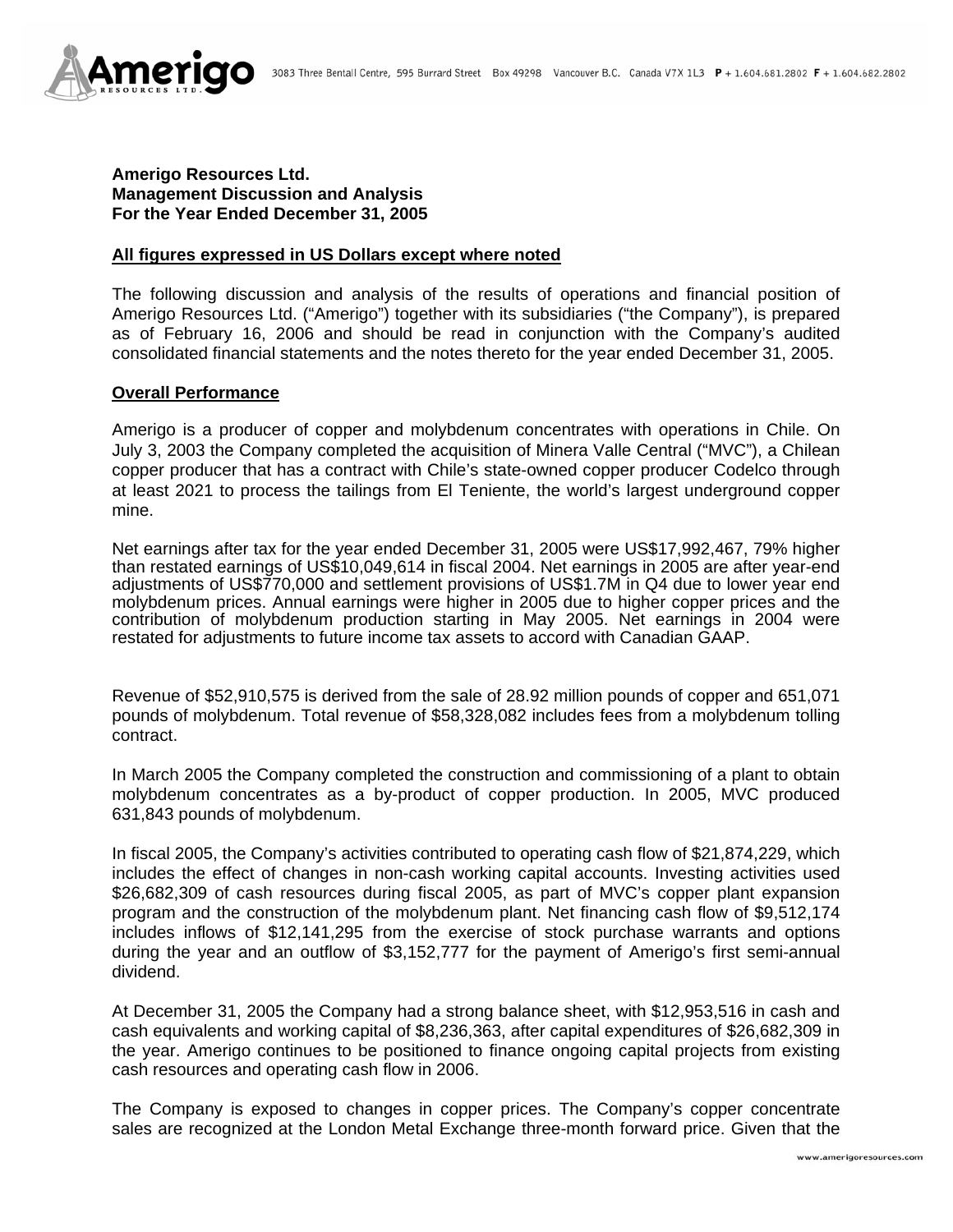

Page 2 Company accounts for changes in copper price during the settlement period, gross copper sales will be favorably impacted in rising price markets and negatively impacted when copper prices decline.

Amerigo is also exposed to changes in prices for molybdenum. The Company's molybdenum sales are subject to a settlement period determined by the roaster, which could be up to three months, during which adjustments to recorded revenue are made at the end of each month to reflect changes in published monthly moly prices until the sale price is settled. As in the case of copper sales, molybdenum sales will be favorably impacted in rising price markets and negatively impacted when moly prices decline.

|                             | 12 months ended   | 12 months ended   | 10 months ended   |
|-----------------------------|-------------------|-------------------|-------------------|
|                             | December 31, 2005 | December 31, 2004 | December 31,      |
|                             |                   |                   | 2003              |
| Total revenue               | \$58,328,082      | \$35,241,609      | \$9,638,759       |
| Net income                  | 17,992,467        | 10,049,614*       | 799,921**         |
| Earnings per share          | 0.23              | $0.16*$           | $0.02**$          |
| Diluted earnings per share  |                   |                   |                   |
|                             | 0.20              | $0.12*$           | $0.01***$         |
|                             |                   |                   |                   |
|                             | At December 31,   | At December 31,   | At December 31,   |
|                             | 2005              | 2004              | 2003              |
| <b>Total assets</b>         | \$87,239,450      | \$49,747,412***   | \$34,978,640***** |
| Total long-term liabilities | 6,933,480         | 9,100,919****     | 7,070,496******   |
| Cash dividends declared     | 3,152,777         | Nil               | Nil               |

## **Selected Annual Information**

Adjusted from Net Income of \$10,941,614 to account for retroactive restatements to earnings of (\$891,584) due to the elimination under Canadian GAAP of certain Chilean future income tax assets.

\*\* Adjusted from Net Income of \$1,881,013 to account for retroactive restatements to earnings of (\$1,081,092) due to the adoption of new accounting standards on January 1, 2004 (see Changes in Accounting Policies).

\*\*\* Adjusted from Total Assets of \$48,469,945 to account for a future income tax asset of \$1,277,467 in connection with the Company's contractual rights.

\*\*\*\* Adjusted from long-term liabilities of \$6,185,287 to account for adjustments of \$2,915,632 to future income tax liabilities.

\*\*\*\*\* Adjusted from Total Assets of \$31,818,446 to account for retroactive restatement to Mineral Property, Plant and Equipment of \$1,799,637 and to Future Tax Assets of \$19,756 due to the adoption of new accounting standards on January 1, 2004 (see Changes in Accounting Policies) and from a future income tax asset of \$1,340,801 in connection with the Company's contractual rights..

\*\*\*\*\*\*Adjusted from Total Long-term Liabilities of \$5,154,654 to account for retroactive restatement to Asset Retirement Obligation of \$1,915,842 due to the adoption of new accounting standards on January 1, 2004 (see Changes in Accounting Policies).

The Company's financial statements have been prepared in accordance with Canadian Generally Accepted Accounting Principles. The Company's reporting currency is the US Dollar.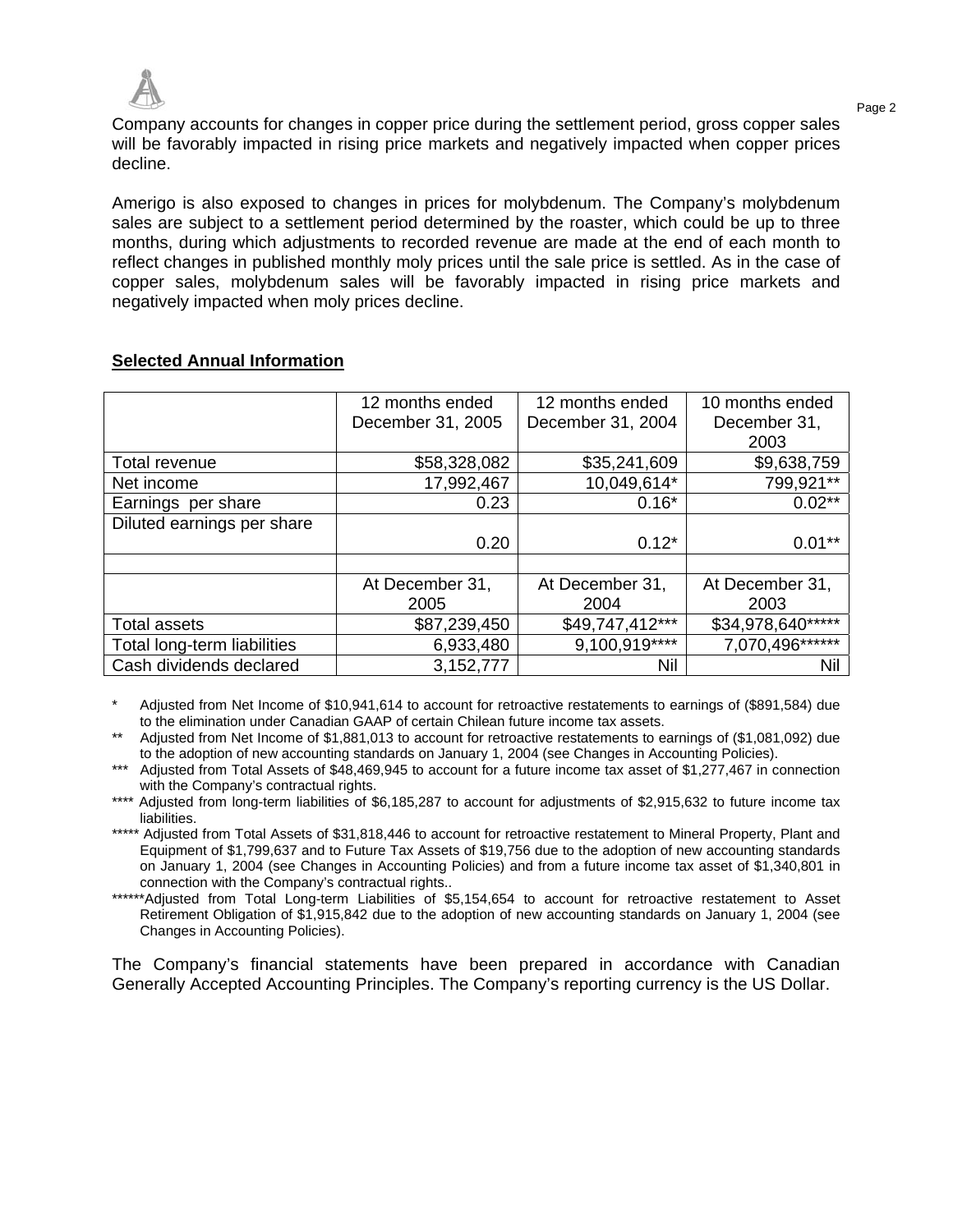

### **For the year ended December 31, 2005**

In the year ended December 31, 2005, net earnings were \$17,992,467 (\$0.2287 per share, nondiluted; \$0.2035 per share, diluted) on total revenue of \$58,328,082, compared to restated net earnings of \$10,049,614 (\$ 0.1586 per share, non-diluted; \$0.1156 per share, diluted) and total revenue of \$35,241,609 in the year ended December 31, 2004. Earnings increased 79% from the previous year.

## *Sale and delivery of copper and molybdenum*

Revenue has been reclassified to include molybdenum sales. The Company formerly reported only gross copper sales, which included smelter and refinery charges, and accounted for the net benefit of both molybdenum sales and a molybdenum tolling fee contract as credits to production costs. The reclassification of revenue reflects current GAAP guidelines and does not affect earnings.

Copper produced by the Company was sold under a sales agreement with Chile's Empresa Nacional de Minería ("Enami" or the "smelter"), which provides that the sale price is the market price at the end of the third month after delivery. Accordingly, all copper delivered by the Company to the smelter in one quarter is sold at market prices prevailing in the following quarter. The Company believes that this pricing arrangement is a standard industry term for 2005.

Molybdenum produced by the Company was sold under a sales agreement with Chile's Molibdenos y Metales S.A. ("Molymet" or the "roaster") which provides that the sale price is the market price at the end of the first, second, or third month after delivery, as determined by the roaster. During fiscal 2005 the sale price as determined by Molymet was the market price at the end of the third month after delivery.

## *Revenue recognition and reporting*

Revenue from the sale of the Company's copper and molybdenum concentrates is recorded net of smelter and refinery charges when persuasive evidence of an arrangement exists, delivery has occurred, the rights and obligations of ownership have passed to the customer and the sale price is fixed and determinable.

The agreements for the sale of the Company's concentrate provide that the sale price for copper is the market price at the end of the third month after delivery and the sale price for molybdenum is determined by the roaster and could be the market price at the end of the first, second or third month after delivery. The current molybdenum settlement period is three months from the month of delivery; accordingly, all deliveries by the Company in one quarter are sold at market prices prevailing in the following quarter. Sales are provisionally priced using forward copper prices for the expected date of final settlement and published prices for molybdenum, and adjustments to revenue are made at the end of each month to reflect changes in market prices until the sale price is settled under the terms of the agreement. This practice increases the sensitivity of the Company's reported revenue to increases and decreases in copper and molybdenum prices. In a period of rising prices, not only will the Company record higher revenue for deliveries in the period, but it will also record favourable adjustments to revenue for copper and molybdenum delivered in the prior period. Similarly, in a period of declining prices,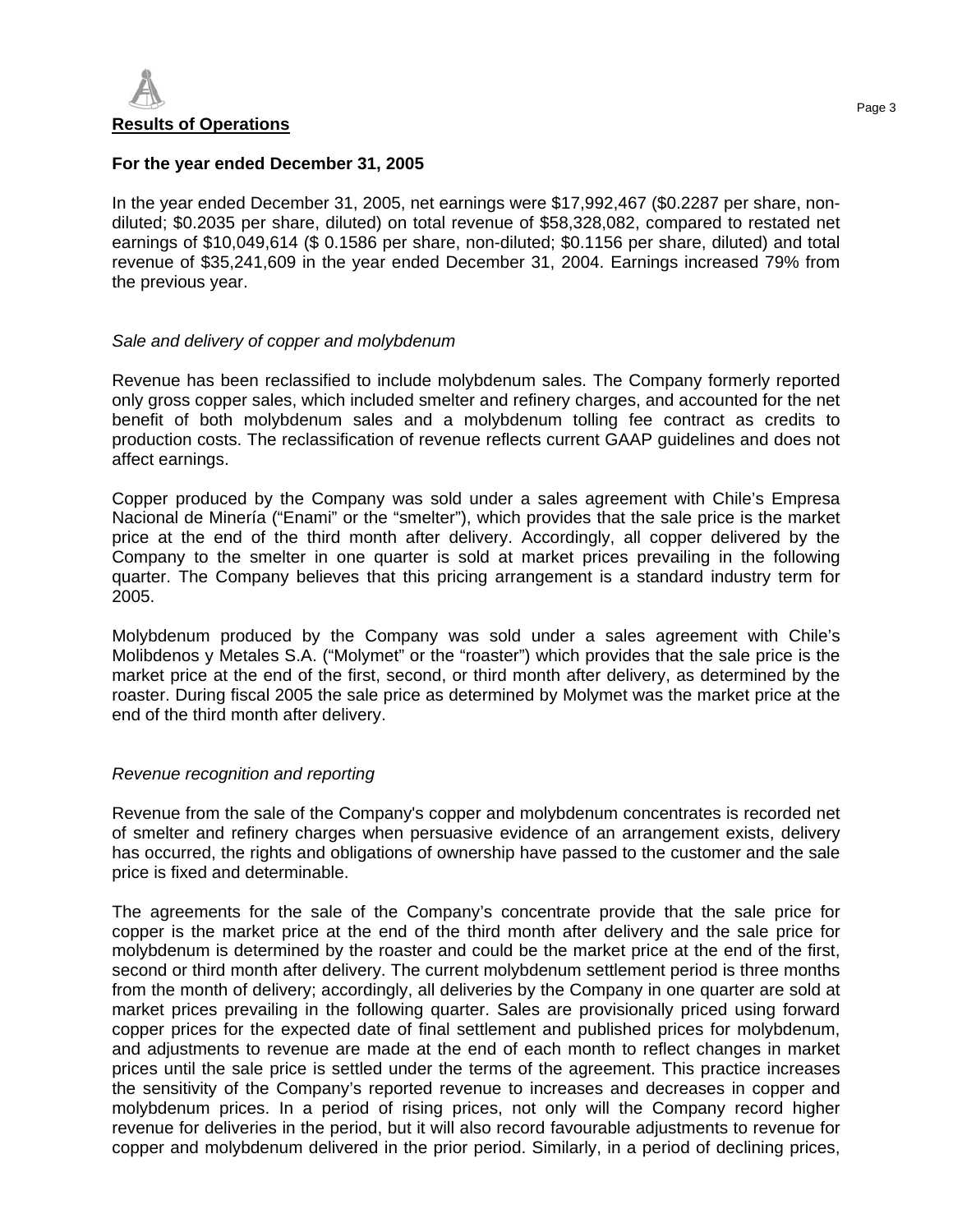

the Company will be required to record lower revenues for current deliveries and negative adjustments to revenue for the prior period's deliveries.

MVC's 2005 revenue for the sale of copper and molybdenum concentrates was \$52,910,575, net of copper smelter and refinery charges and molybdenum roaster charges. Revenue was derived from the sale of 28.92 million pounds of copper at an average gross price of \$1.7023 per pound of copper and settlement adjustments of \$869,551 for copper delivered in 2004 and settled in 2005, and from the sale of 651,071 pounds of molybdenum at an average gross price of \$26.4017. Moly delivered during Q4-2005 was priced at a gross price of \$25.95/lb at December 31, 2005.

During fiscal 2005 the Company signed a tolling agreement with Codelco's Chuquicamata division to process certain of Codelco's molybdenum-copper bulk concentrates at MVC's plant. This revenue is recognized when the processing is completed, the amounts to be received are known and collection is reasonably assured. In 2005, revenue for the tolling arrangement was \$5,417,507, shown as other revenue in the Company's statement of operations.

### *Production*

Production in 2005 was 29.88 million pounds or 13,552 tonnes of copper, below the original 2005 production forecast of more than 18,000 tonnes and the revised forecast of 14,000 tonnes. The main cause of lower than expected production was lower extraction throughout the year from Colihues. A number of factors contributed to this, including late delivery of replacement pumps and underperformance of pumping equipment. As a result the Company has adopted a new extraction process that includes hydraulic monitors and became operational in early 2006. Extraction from Colihues is targeted to show improvements as of Q1-2006. The first stage of monitoring equipment for the extraction of Colihues tailings was commissioned in early February 2006 with initial operating results performing to design expectations. Installation of the second stage of equipment is expected to be commissioned in March 2006, following scheduled completion of the tailings bund. Management continues to expect that the targeted extraction rate of 45,000 tonnes per day for Colihues will be achieved in 2007.

Also, the Company placed an emphasis on maximizing molybdenum production to take advantage of high prices in 2005. Other factors affecting copper production in fiscal 2005 were unfavourable ore characteristics in the fresh tailings received from El Teniente during the year, a longer than anticipated El Teniente maintenance shutdown period in January 2005 (over both of which the Company has no control) and operational shutdowns of certain equipment for maintenance and/or repairs and for installation of new equipment as part of MVC's plant expansion.

At December 31, 2005 the Company was holding an inventory of approximately 430 tonnes of copper, in finished product and in-circuit copper. Inventory of finished product of approximately 150 tonnes was turned around in January.

Construction of a processing plant to extract molybdenum from MVC's copper concentrate production was completed in March 2005. Amerigo's originally estimated moly production of 500,000 pounds of molybdenum in concentrates for 2005 was upgraded to 600,000 in mid-2005 as a result of substantially higher than anticipated extraction rates. Actual 2005 moly production was 631,843 pounds, 26% higher than original estimates. MVC pays to Codelco a flat 10% royalty of MVC's net revenue received from the sale of molybdenum concentrates.

Page 4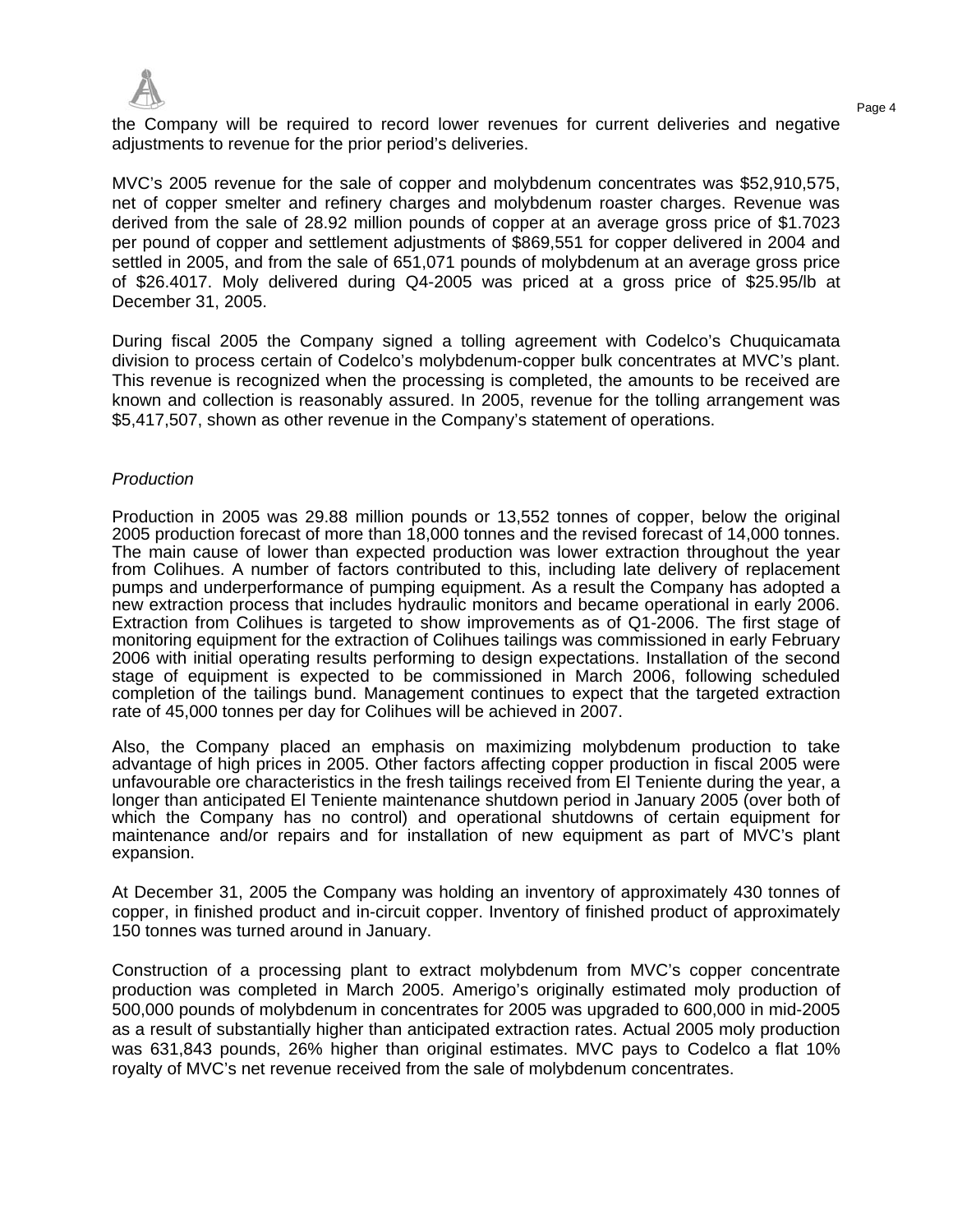

The economic performance of the molybdenum plant was further enhanced in 2005 by a tolling arrangement with the Chuquicamata division of Codelco, under which MVC initially agreed to process 4,000 tonnes of molybdenum-copper bulk concentrate to produce a saleable molybdenum concentrate and copper concentrate. The tolling arrangement was extended to increase the tonnes to be processed by MVC. A total of 6,810 tonnes were processed in fiscal 2005 for Chuquicamata.

### *Operating Cash Flows*

In the year ended December 31, 2005, the Company's activities contributed to operating cash flow of \$21,874,229, which includes the effect of changes in non-cash working capital accounts.

### *Cash Cost and Total Cost*

For the purpose of determining cash and total costs, which are conventions used in the mining industry, the Company considers the effect of smelter, refinery and other charges and the effect of molybdenum by-product and tolling credits in its cost structure. Accordingly cash cost is defined by the Company as the aggregate of smelter, refinery and other charges, production costs net of molybdenum-related net benefits (molybdenum sales and tolling fees minus their associated production costs), administration and transportation costs.

Smelter and refinery costs in 2005 were \$11,286,250. Since MVC does not ship concentrate overseas, smelter and refinery charges include the participation by the smelter in MVC's cost savings for shipping.

Cash costs were \$17,878,647 or 60c per pound in fiscal 2005. On a quarterly basis, cash costs per pound were 91c in Q1; 59c in Q2; 22c in Q3 and 67c in Q4. The variance in cash costs results mainly from the impact of the value of the moly-by product credits on a quarterly basis.

Given that the Company considers molybdenum to be a by-product of its copper production for the purpose of calculating cash and total costs, the net benefit derived from molybdenum is factored as a credit to cash costs. Accordingly costs are impacted by settlement adjustments to the molybdenum net benefit. In periods of rising moly prices, there will be positive settlement adjustments resulting in higher molybdenum by-product credits to production and lower costs, while the opposite will occur in periods of declining moly prices.

Molybdenum sales were priced at a gross price of \$35.80/lb at the end of Q2, a gross price \$32.40/lb at the end of Q3 and a gross price of \$25.95/lb at the end of Q4. Moly production was 155,726 lbs in Q2, 230,167 lbs in Q3 and 245,950 lbs in Q4. Despite the increase in moly production in Q4, the published price of moly of \$25.95/lb in December, the lowest in 2005, required that all of Q4 production be adjusted to that provisional price. Q3 sales had been booked at \$32.40/lb at September 30 and were settled at lower prices in Q4. These negative adjustments of approximately \$1.7M in Q4 further reduced the moly-by product credits and increased cash and total costs.

Total costs are defined by the Company as the aggregate of cash costs (which includes smelter, refinery and other charges, production costs net of molybdenum-related net benefits, administration and transportation costs), El Teniente royalty, depreciation and amortization and asset retirement accretion costs. In fiscal 2005 total costs were \$27,798,195 or 93 c/lb. On a quarterly basis, total costs per pound were \$1.14 in Q1, 89c In Q2, 57c in Q3 and \$1.11 in Q4.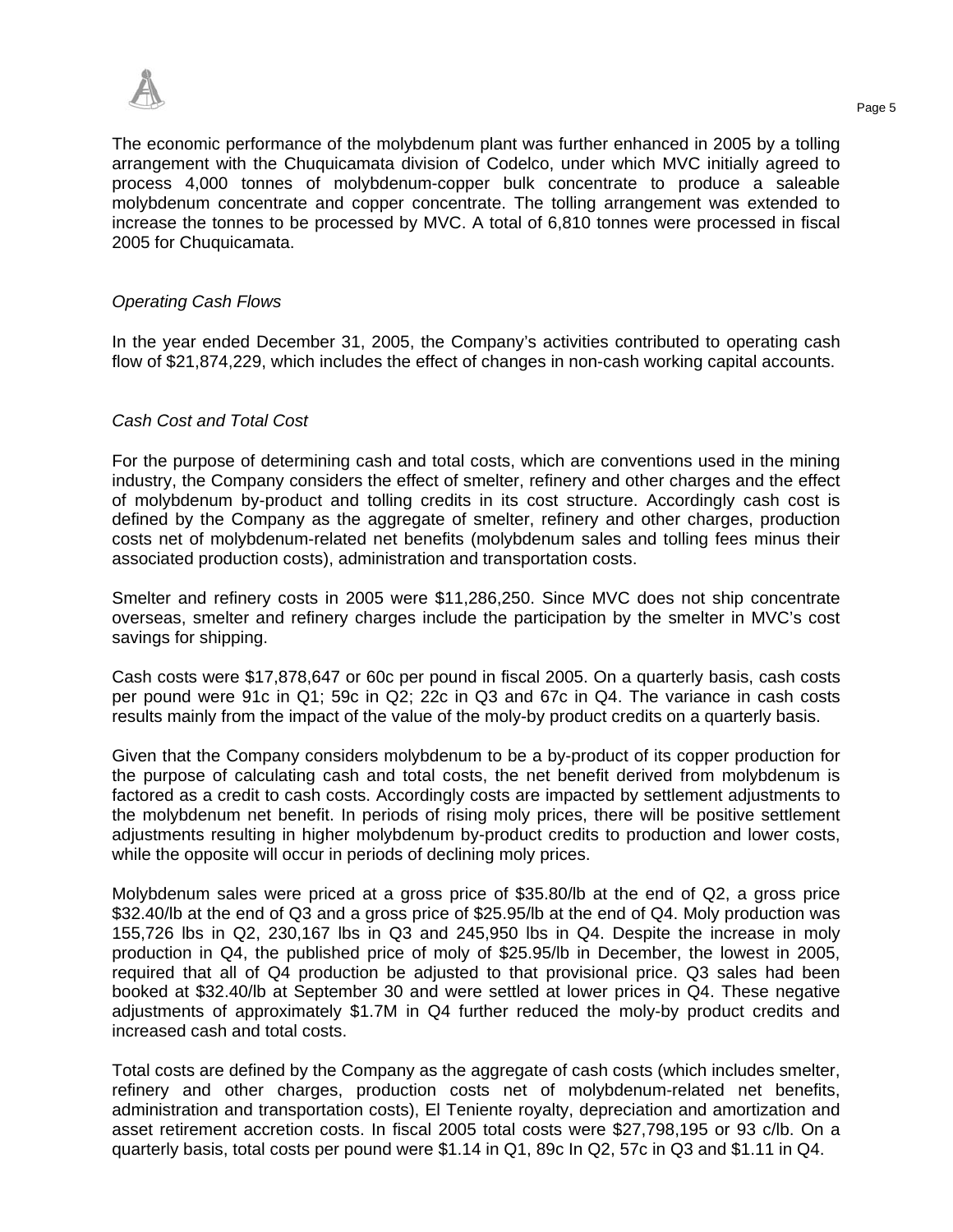

### *Operating Costs and Expenses*

Production costs in the Company's statement of operations have been reclassified to include plant maintenance costs, copper production costs, molybdenum production costs and third-party (Chuquicamata) processing costs. Under this basis, in Q1, copper production costs were \$3,771,742; in Q2, with two months of moly production, total production costs of copper and moly were \$5,236,587; in Q3, the first complete quarter of moly production contributed to an increase in production costs to \$6,440,386; in Q4 production costs were \$8,778,891. Annual production costs in 2005 were \$24,227,606. The increase in production costs in Q4 resulted from one –off charges for maintenance and labour signing bonuses for a new 44 month labour contract with MVC workers. Costs also increased due to higher processing volume of Chuquicamata material.

The El Teniente royalty increases or decreases as a function of copper prices and copper sales, which increased on a monthly basis throughout 2005. Also, as of June 2005, a royalty of 10% of molybdenum net revenue is payable to El Teniente. In fiscal 2005 the royalties to El Teniente were \$8,437,862.

Costs not related to MVC's operations are identified as "Other expenses", of which the most significant expenses in 2005 are Stock-based Compensation of \$545,089, Interest Expense of \$477,035 and Salaries, Consulting and Professional Fees of \$473,211. In 2004 Stock-based Compensation expense was \$154,746, Interest Expense was \$102,661 and Salaries, Consulting and Professional Fees were \$302,209.

"Other Expenses" not described in the preceding paragraph are general and administrative expenses. In the year ended December 31, 2005 these were consistent with budget. Other Expenses represent a total cost in 2005 of \$2,174,090 compared to \$1,313,054 in 2004.

Non-operating items in 2005 include a Foreign Exchange Gain of \$1,944,800, a Gain on Disposition of Mineral Properties of \$427,455, Interest Income of \$374,604, Other Income of \$94,423 and Investment Income of \$32,062. The foreign exchange gain of \$1,944,800 resulted from a 9% appreciation of the Chilean peso to the U.S. dollar during the year. As MVC invoices for sale of concentrate are issued in Chilean Pesos, in periods when the Chilean Peso appreciates against the US Dollar these receivables are worth more in U.S. Dollars when they are collected, typically within three months of issuance, than they were at the time of issuance. By the same measure, in periods where the Chilean Peso depreciates against the US Dollar, receivables would be worth less at the time of collection, resulting in a foreign exchange expense. In fiscal 2005 the strong Chilean Peso also impacted costs when expressed in US Dollars, so the foreign exchange gain/loss impact of these revenue-related gains or losses on earnings is typically offsetting.

The Company recorded income tax expense net of recoveries of \$4,390,854 in 2005, of which \$4,554,236 is income tax on net earnings generated in MVC.

The loss carryforwards available in MVC were fully utilized by Q2-2005. However, due to capital expenditure tax incentives in Chile, MVC reduced the cash tax payable for its operating profit in Chile in 2005, given that it can effectively write-off for tax purposes an amount equivalent to one third of the capital expenditures incurred in the period.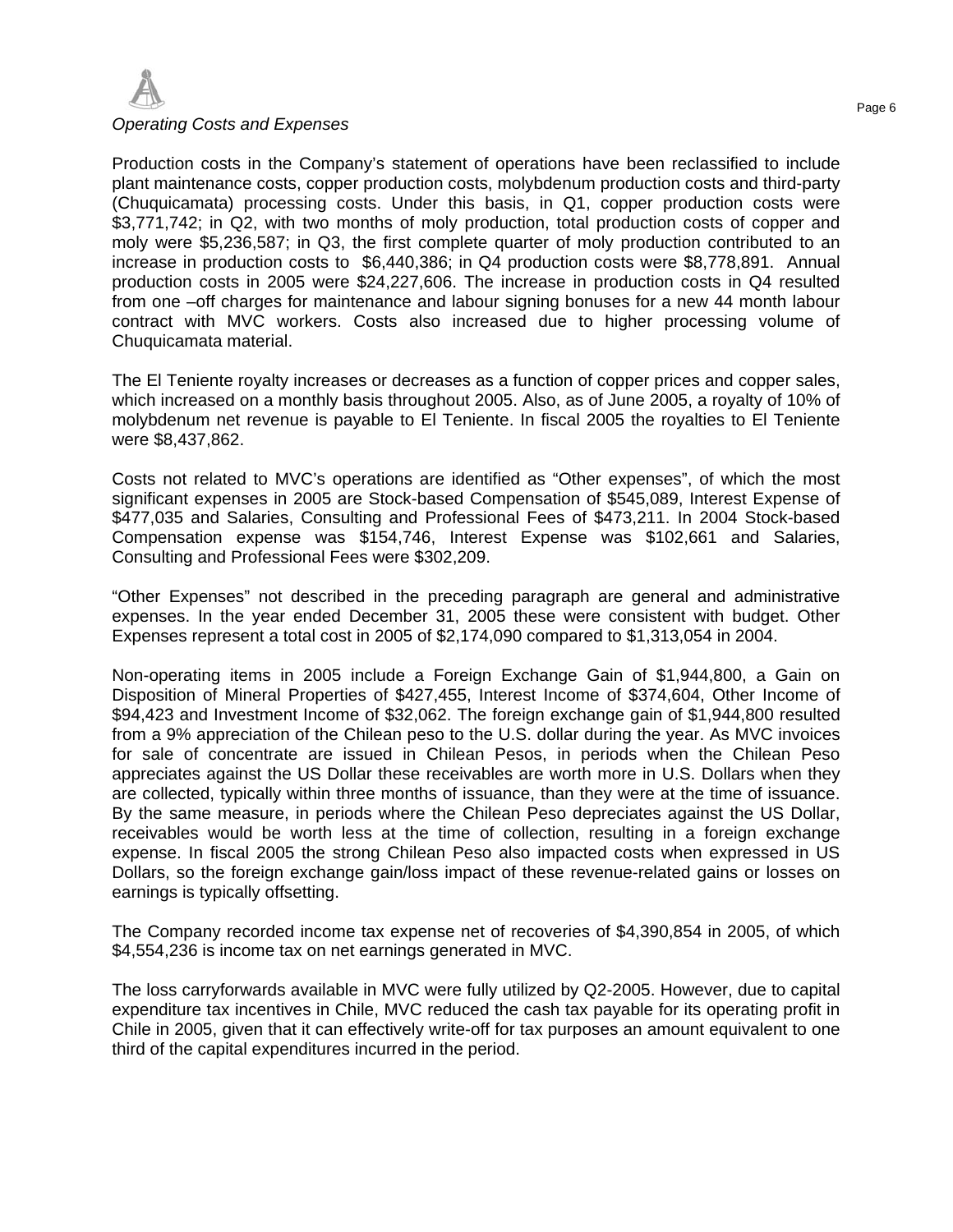# **Summary of Quarterly Results**

|                               | Qtr ended<br>Dec. 31, 2005 | Qtr ended<br>Sept 30, 2005 | Qtr ended<br>June 30, 2005 | Qtr ended<br>March 31, 2005 |
|-------------------------------|----------------------------|----------------------------|----------------------------|-----------------------------|
| Total revenue                 | \$19,459,021               | \$17,702,172               | \$12,768,609               | \$8,398,280                 |
| Net income                    | 5,208,566                  | 6,503,415                  | 4,635,764                  | 1,644,722                   |
| Earnings per<br>share         | 0.0604                     | 0.0757                     | 0.0607                     | 0.0237                      |
| Diluted earnings<br>per share | 0.0588                     | 0.0735                     | 0.0525                     | 0.0186                      |

|                               | Qtr ended<br>Dec. 31, 2004 | Qtr ended<br>Sept. 30, 2004 | Qtr ended<br>June 30, 2004 | <b>Qtr</b> ended<br>March 31, 2004 |
|-------------------------------|----------------------------|-----------------------------|----------------------------|------------------------------------|
| Total revenue                 | \$10,225,588               | \$9,059,574                 | \$6,912,455                | \$9,043,992                        |
| Net income                    | 1,687,323                  | 2,960,651                   | 1,625,458                  | 3,776,182                          |
| Earnings per<br>share         | 0.0262                     | 0.0463                      | 0.0256                     | 0.0613                             |
| Diluted earnings<br>per share | 0.0194                     | 0.0340                      | 0.0188                     | 0.0435                             |

## **Liquidity and Capital Resources**

Amerigo's cash and cash equivalents on December 31, 2005 were \$12,953,516, compared to \$8,239,089 on December 31, 2004. The increase in cash is mainly attributable to net operating cash flows after investment in new capital equipment generated by MVC and to capital proceeds of \$12,141,295 from the exercise of stock purchase options and warrants in the year.

The Company's working capital on December 31, 2005 was \$8,236,363, compared to \$8,584,637 on December 31, 2004. Amerigo continues to be able to generate sufficient cash resources both in the short and long-term to maintain existing operations and fund ongoing capital requirements.

The Company's gross copper sales are dependent on sales volumes and prevailing market prices for copper. Monthly average per-pound copper prices in 2005 have been the following:

| January  | \$1,4379 | April | \$1.5397 | July      | \$1.6394 | October \$1.8415 |
|----------|----------|-------|----------|-----------|----------|------------------|
| February | l.4759   | Mav   | 1.4738   | August    | 1.7226   | November 1.9365  |
| March    | .5330    | June  | 1.5985   | September | 1.7499   | December 2.0760  |

The Company's long-term debt (Asset Retirement Obligations, Future Income Tax and Other Payables) at December 31, 2005 was \$6,933,480, compared to \$9,100,919 on December 31, 2004. The reduction in long-term debt results mainly from the reclassification to current debt of a \$3,400,000 note issued in connection with the acquisition of MVC by the Company. The note, together with accrued interest, is payable on or before July 1, 2006 either in cash or by delivery of the number of shares of Amerigo that is calculated by dividing the total amount of principal and interest outstanding at July 1, 2006 by the average trading price of the Company's shares on the Toronto Stock Exchange during the 30 days prior to July 1, 2006. Payment in cash or shares is at the option of the Company; however, if the Company chooses to pay in shares, the vendors may elect to receive the payment in cash, together with interest at an annual rate of 5%, on or before July 1, 2008.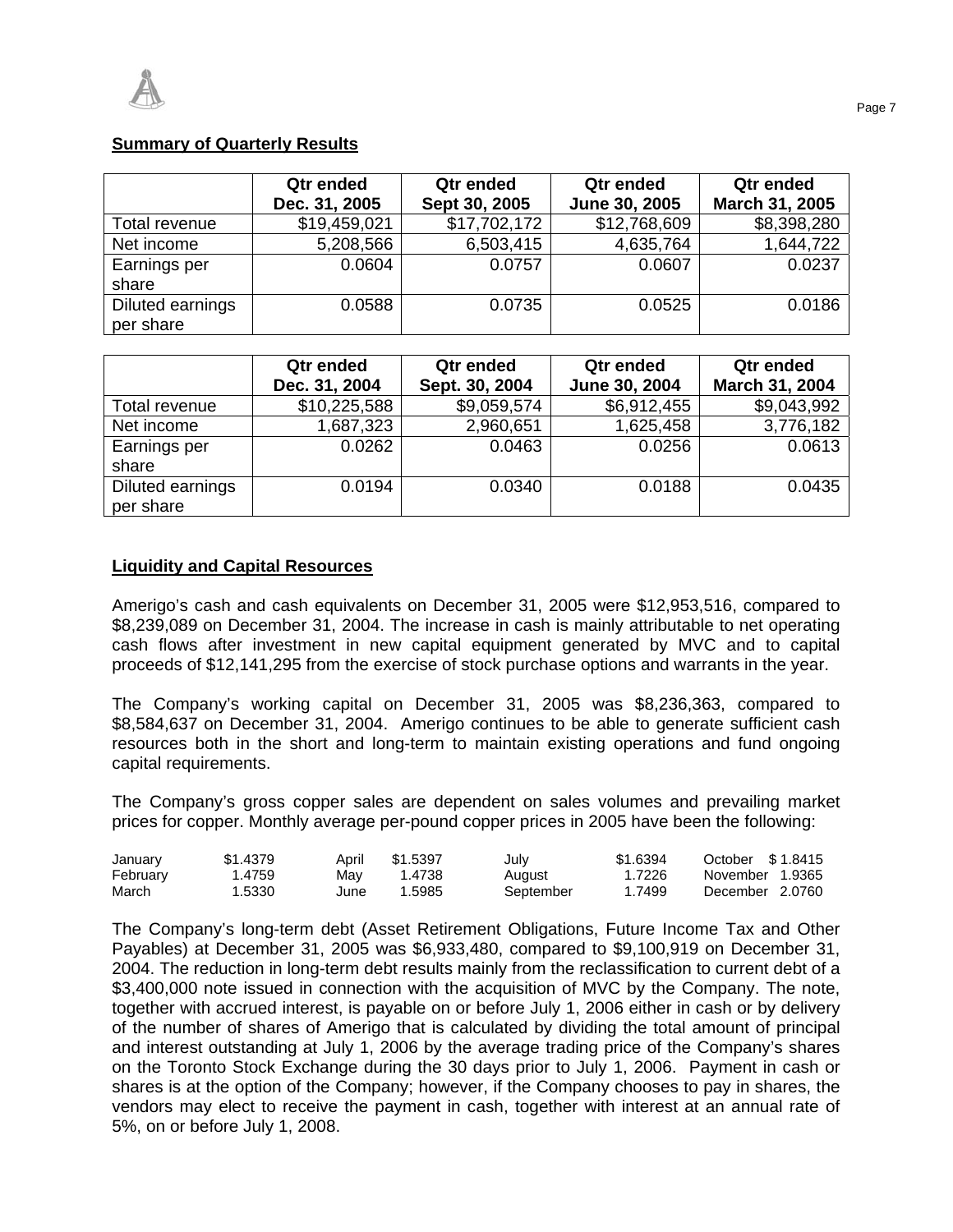The Company is not subject to debt covenants and does not anticipate it will incur any default or arrears on payment of leases or debt principal or interest.

The contract with Enami for all of MVC's production to December 31, 2008 provided that in 2005 the treatment charge would be \$120 per tonne of concentrate and the refining charge would be \$0.12 per pound of contained copper, with an increase in refining charges equal to 10% of the copper price over \$1.00 per pound. In subsequent years, treatment and refining charges will be adjusted annually based on prevailing market terms. Given that copper is refined in Chile, there are no shipping costs in addition to treatment and refining charges, providing an important cost advantage to MVC. Accordingly, these costs are not directly comparable to other refining terms where producers are shipping production to Japanese, European or Chinese smelters, as shipping, port and handling costs per tonne of concentrate need to be taken into account in those cases. MVC's agreement with Enami provides for a sharing of this benefit.

During the year ended December 31, 2005, 1,335,000 share purchase options were granted to directors and officers of the Company and 713,000 share purchase options were exercised for net proceeds of \$736,696. Also in 2005, 20,317,773 warrants were exercised for net proceeds of \$11,404,599 and 6,243 warrants expired unexercised.

As of December 31, 2005 the Company had 2,297,000 outstanding share purchase options (with exercise prices ranging from C\$0.36 to C\$2.00) and no outstanding share purchase warrants.

## *Investing Activities*

Throughout 2005, the Company undertook significant plant expansions in MVC, without relying on additional equity or debt funding. Capital expenditures were \$26,682,309 in the year. In addition to the copper plant expansion, the Company completed its molybdenum production plant in the first quarter of 2005. The capital cost for the molybdenum plant was repaid from less than 3 months of operating profit of the molybdenum plant.

In 2006 the Company will invest a further amount of approximately \$9,000,000 for two thickeners and an industrial water recovery system in order to satisfy Chilean environmental regulations, which will come into effect in September 2006. Other capital items totaling approximately \$5,000,000, including equipment for the extraction of tailings from Colihues, are also under consideration.

As a result of these plant expansions and planned increases in extraction rates from Colihues, the Company expects to produce approximately 40 to 45 million pounds of copper and 900,000 to 1 million pounds of molybdenum in 2006.

Maintenance expenditures to plant and equipment during 2005 were \$5,224,797. These expenditures were met from MVC operating cash flow.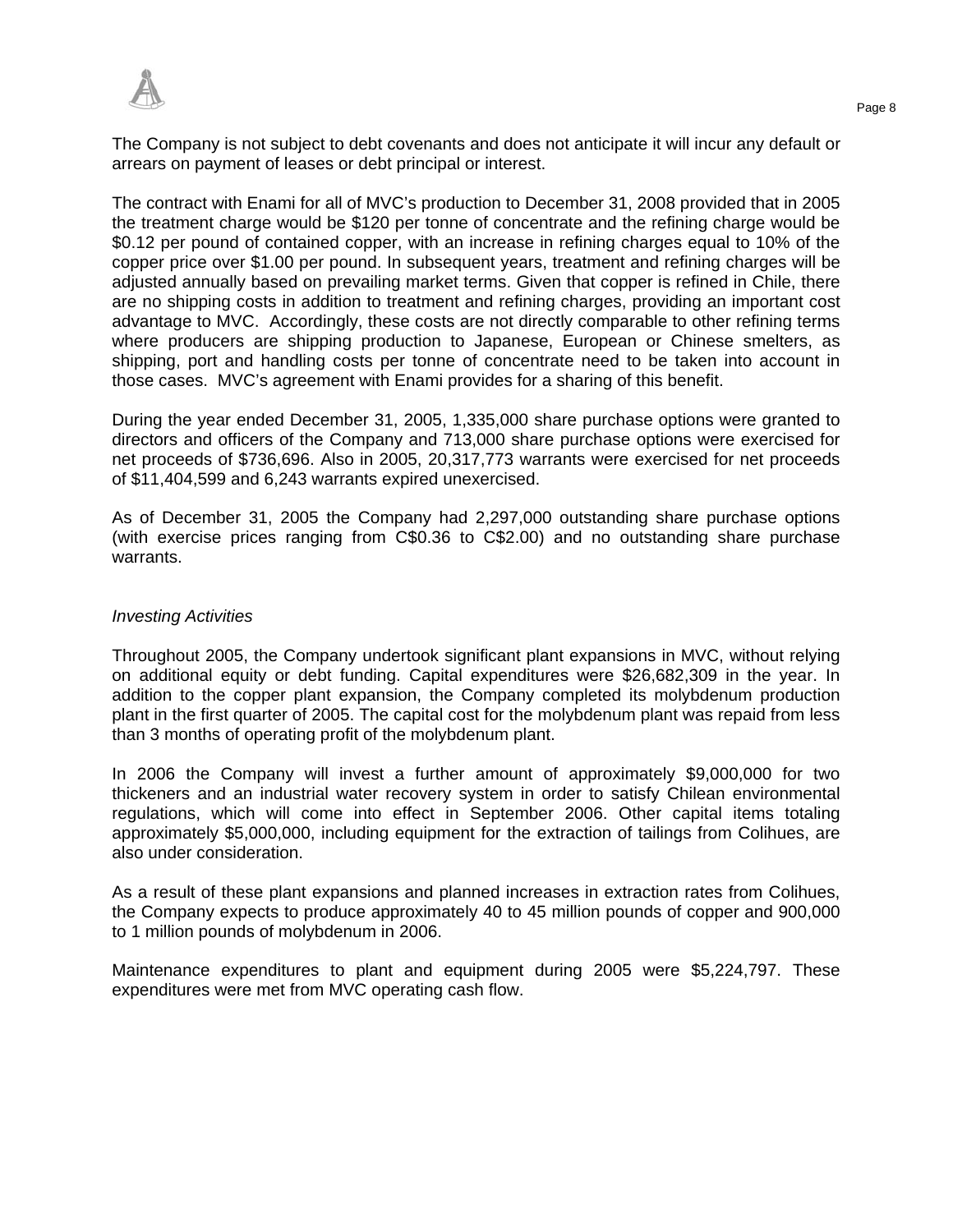|                           | Total      | Less than $1$            | 1 to 3 years             | 4 to 5 years | More than 5 |
|---------------------------|------------|--------------------------|--------------------------|--------------|-------------|
|                           |            | vear                     |                          |              | vears       |
| <b>Notes</b>              |            |                          |                          |              |             |
| payable <sup>(1)</sup>    | 3,842,983  | 3,842,983                |                          |              |             |
| Asset                     |            |                          |                          |              |             |
| retirement                |            |                          |                          |              |             |
| obligation <sup>(2)</sup> | 6,256,000  | $\overline{\phantom{0}}$ |                          |              | 6,256,000   |
| Total                     |            |                          |                          |              |             |
| contractual               |            |                          |                          |              |             |
| obligations               | 10,098,983 | 3,842,983                | $\overline{\phantom{0}}$ |              | 6,256,000   |

*Summary of contractual obligations and maturities:* 

- (1) Note payable in relation to the acquisition of MVC. The note, together with accrued interest, will be paid in cash or shares of Amerigo three years after the acquisition if the average copper price is over \$0.82 per pound. Payment in cash or shares is at the option of the Company; however, if the Company elects to pay in shares, the vendor has the right to either receive the payment in shares at the then current market price or receive payment in cash within two years counted from the end of the three-year period plus interest at an annual rate of 5%.
- (2) The asset retirement obligation's above disclosed value is based on current estimates of what it would cost in 2021 to remove assets and restore the site where MVC's current operations are conducted, including a market risk premium of 5%. This liability is being accreted systematically over time until a \$6,256,000 value is reached in 2021. At December 31, 2005, the asset retirement obligation is estimated at \$2,193,448.

# **Transactions with Related Parties**

a) Minority Interest

The Company acquired MVC by exercising a purchase option that was originally held by a company controlled by two directors of the Company. In consideration for the sale of the purchase option to the Company, these directors hold a Minority Interest in one of the Company's subsidiaries as described below.

The Company holds its interest in MVC through its subsidiary Amerigo International Holdings Corp. ("Amerigo International"). Amerigo International is controlled by the Company and is a wholly-owned subsidiary, except for certain outstanding Class A shares which are shown on the Company's Balance Sheet as Minority Interest at their book value of \$1,000. The Class A shares are owned indirectly by two directors of the Company.

The holders of the Class A shares are not entitled to any dividend or to other participation in the profits of Amerigo International, except for a total royalty dividend calculated as follows:

- \$0.01 for each pound of copper equivalent produced by MVC or any successor entity to MVC if the price of copper is under \$0.80, or
- \$0.015 for each pound of copper equivalent produced by MVC or any successor entity to MVC if the price of copper is \$0.80 or more.

During the year ended December 31, 2005, royalty dividends totaling \$619,266 were paid or accrued to the Amerigo International Class A shareholders on the basis described above. The total of the royalty dividend is shown as Minority Interest in the Consolidated Statement of Operations. At December 31, 2005 \$59,789 of this amount was payable.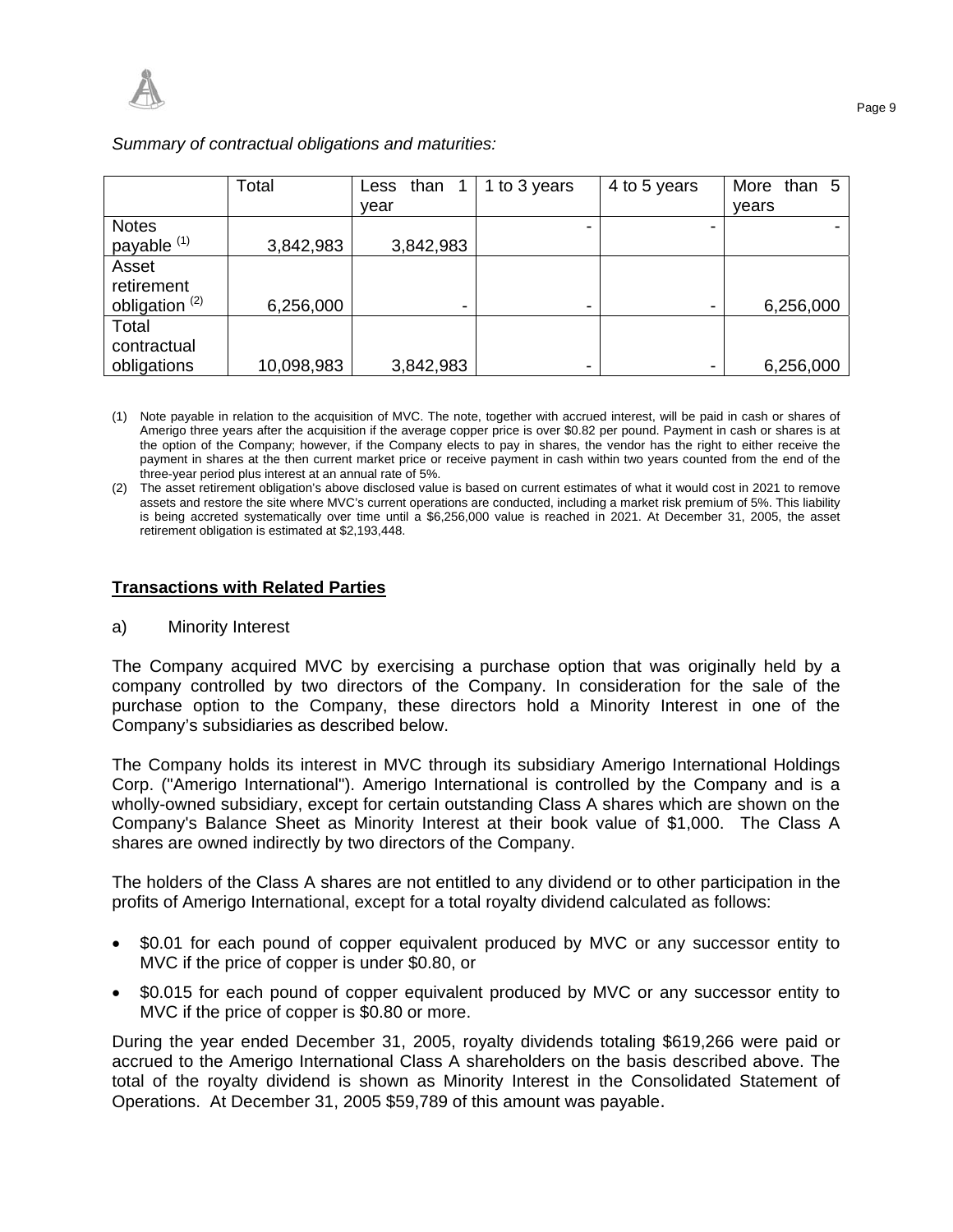

### b) Management fees

During the year ended December 31, 2005 the Company paid or accrued \$259,068 in management fees to certain directors and officers of the Company. Included in accounts payable and accrued liabilities at December 31, 2005 are \$Nil of management fees payable to certain directors and officers of the Company.

c) Directors fees and remuneration to officers

During the year ended December 31, 2005 the Company paid or accrued \$96,864 in directors' fees to independent directors and \$86,631 in consulting fees to certain officers of the Company. Directors' fees and consulting fees to officers are categorized as Salaries, Consulting and Professional Fees in the Company's consolidated financial statements.

d) At December 31, 2005 an officer of the Company acted as an officer of Nikos (Note 9). At the time of the disposition of mineral properties described in Note 9, no officers or directors of the Company served as directors or officers of Nikos.

## **Fourth Quarter**

Net earnings after tax in the three months ended December 31, 2005 were \$5,208,566, \$1,294,849 lower than in the quarter ended September 30, 2005 notwithstanding higher copper prices during the quarter, primarily due to the effect of approximately \$1.7M in settlement provisions to molybdenum revenue in Q4 and year end adjustments of \$770,000.

#### *Sale and delivery of copper and molybdenum*

Q4 gross copper sales were \$15,261,126. After smelter and refinery charges of \$3,087,064 net copper sales were \$12,174,062. In Q4 MVC sold 7.38 million pounds of copper at an average gross price of \$1.9631/lb copper, a 4% volume improvement over sales of 7.11 million pounds in Q3. There were also positive settlement adjustments of \$773,472 in the period. As a result of higher copper prices and positive gross copper sales adjustments in Q4 for concentrates delivered in Q3, reported gross copper sales in Q4 is approximately \$2.6 million higher than in Q3.

During the fourth quarter, the Company sold 240,923 pounds of molybdenum. Lower moly prices in December (gross price of \$25.95/lb, the lowest since the moly plant became operational), affected provisional pricing of all moly Q4 sales and resulted in negative settlement adjustments for Q3 moly sales that had been priced at a gross price of \$32.40/lb at September 30. Molybdenum provisional price adjustments were \$1.7M in Q4. After the effect of these adjustments, moly sales were lower by \$2,040,616 in Q4 compared to Q3.

Other revenue from the tolling fee arrangement was \$3,335,325 in Q4 compared to \$1,913,712 in the preceding quarter, due to the increase in material processed.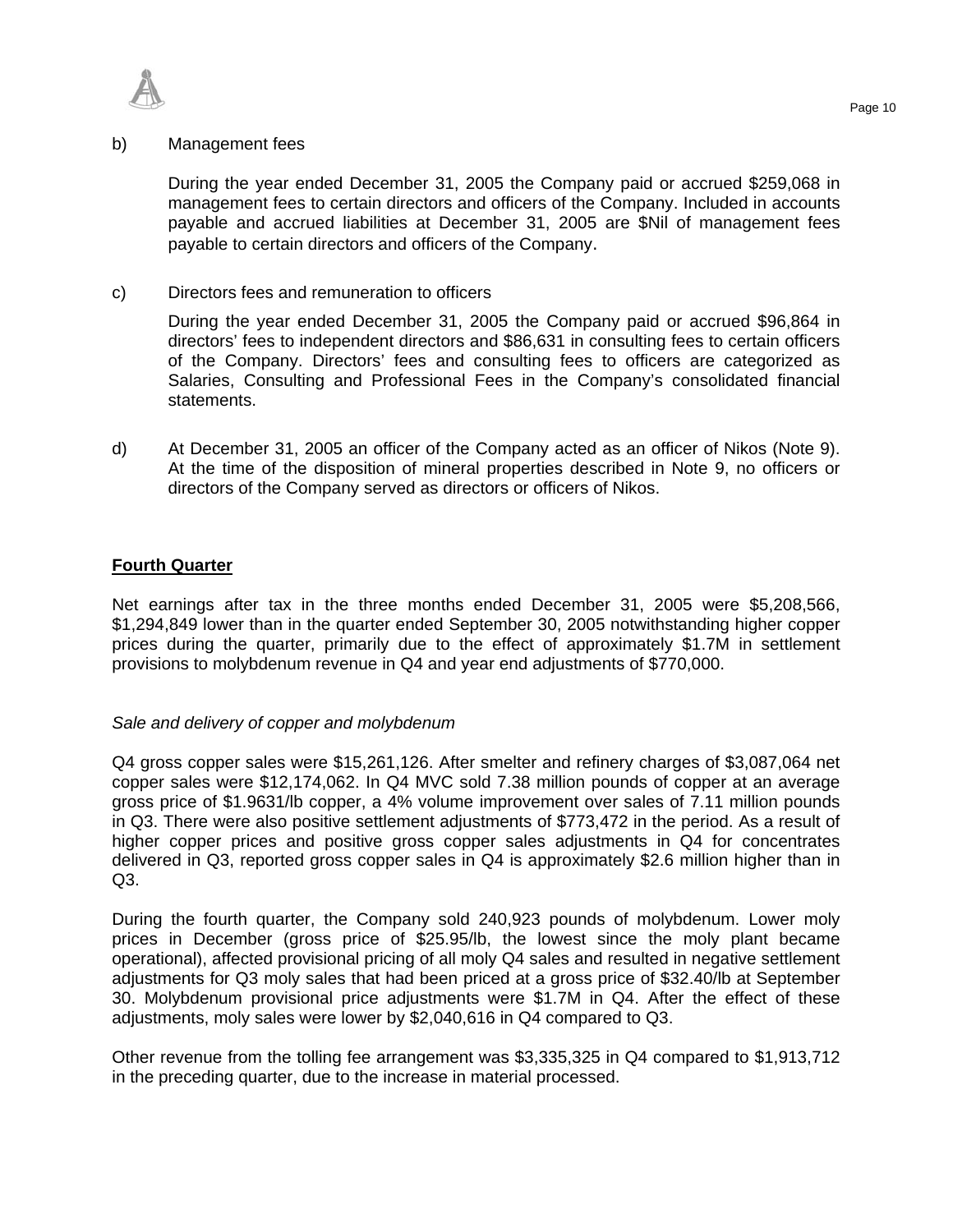

# *Production*

Production in Q4 was 7.73 million pounds of copper, compared to 7.58 million pounds in Q3. As anticipated, extraction of tailings from Colihues in Q4 continued to be under budget. This performance is expected to improve during Q1 2006 with new extraction equipment operational in the Colihues tailings pond.

## *Operating Cash Flows*

In the quarter ended December 31, 2005, the Company's activities contributed to operating cash flow of \$7,989,922, which includes the effect of changes in non-cash working capital accounts. The Company incurred capital expenditures of \$9,323,850 in Q4 without reliance on debt financing.

# *Cash and Total Costs*

Cash costs before El Teniente royalty in Q4-2005 including smelter, refinery and other charges and the effect of moly by-product credits were \$5,208,669 or 67c per pound. This compares to cash costs of 22c per pound in the immediately preceding quarter, an increase of 45c/lbs in Q4. The main component of this variance is a lower moly by-product credit of \$1.9M in Q4 due to lower moly prices at year end. This accounts for 26c/lbs of the variance.

Other components of the total variance include one-off charges for maintenance and labour signing bonuses for a new 44 month labour contract with MVC workers. These and other minor production cost variances represent an increase of 12c/lb.

Smelter and refinery costs change with copper prices. These costs represent 4 c/lb variance during the quarter from higher copper prices.

A variance of 2c/lb is introduced by an increase in labour cost-administration from year-end payments to MVC staff. The final variance of 1c/lb results from increased transportation costs due to higher fuel charges.

Total costs including smelter, refinery and other charges, were \$8,600,376 or \$1.11 per pound in Q4-2005, compared to total costs of 57c per pound in the immediately preceding quarter, an increase of 54c/lb which results from the increase of 45c/lbs as shown in the cash cost analysis, plus a further increase of 9c/lbs from the El Teniente royalty, related to the higher copper price.

The El Teniente royalty increases or decreases as a function of copper prices and copper pounds sold, which were higher in Q4-2005 than in Q3-2005. In Q4-2005 the royalty was \$2,786,343, while in Q3-2005 it was \$2,294,314.

## *Other Costs and Expenses*

Costs not related to MVC's operations are identified as "Other Expenses" and were \$446,476 in the quarter ended December 31, 2005. The most significant expense is Salaries, Consulting and Professional Fees of \$147,352, which includes accrual for services rendered in connection with the Company's year-end. In the preceding quarter Other Expenses were \$288,278.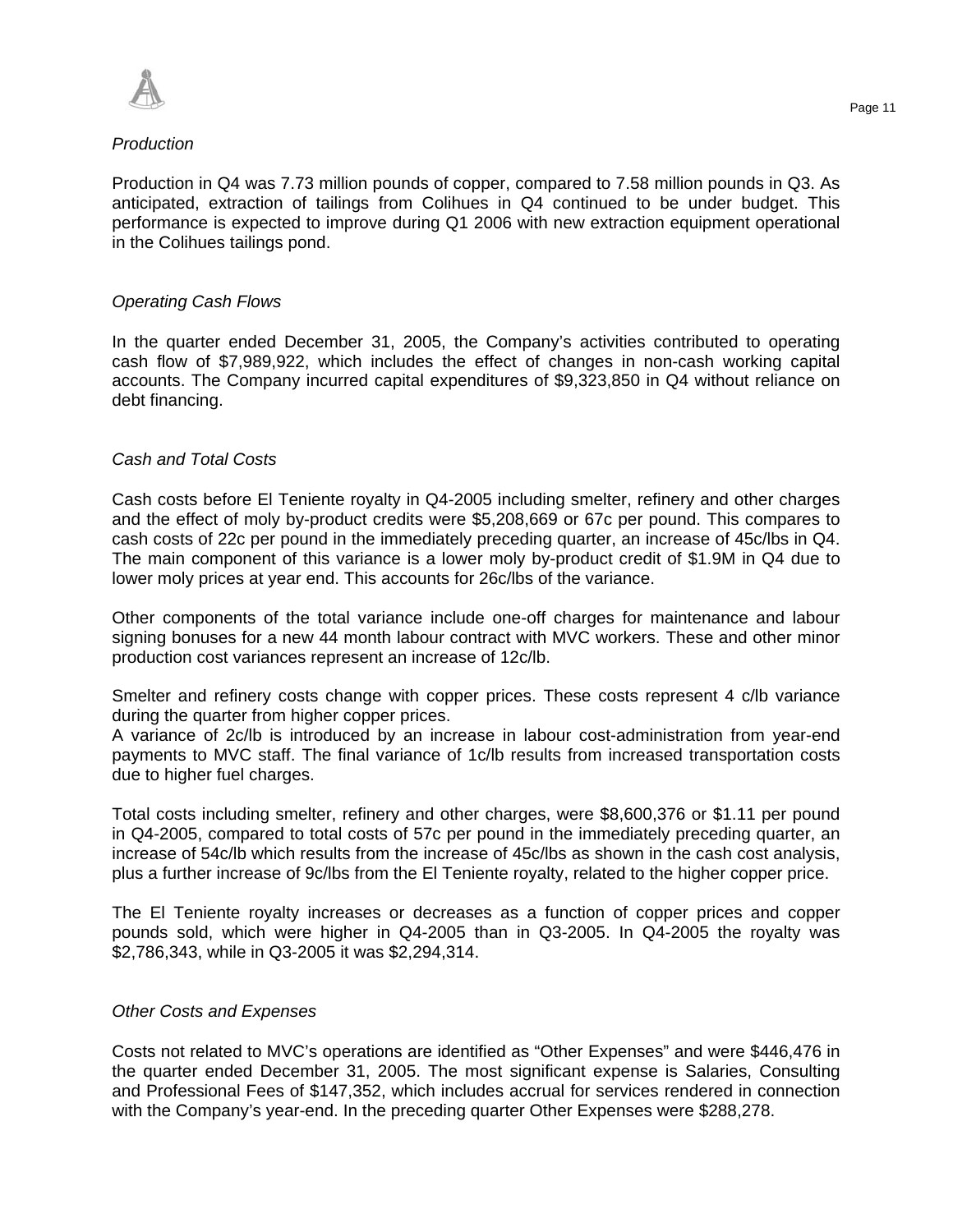

Page 12 Non-operating items in the quarter ended December 31, 2005 include a Foreign Exchange Gain of \$250,169, Interest Income of \$136,768, Other Income of \$54,453 and Investment Income of \$32,062. The foreign exchange gain is derived from a 3% appreciation of the Chilean peso to the U.S. dollar during the quarter; investment income is derived from the recognition of Amerigo's proportional share of Net Income in Nikos Explorations Ltd., an investment of the Company that is accounted for under the equity method due to significant influence.

The Company recorded income tax expense net of recoveries of \$1,307,896 in the quarter ended December 31, 2005, from income tax on net earnings generated in MVC.

# **Critical Accounting Estimates**

The most significant estimates are related to the physical and economic lives of mineral assets, property, plant and equipment and their recoverability.

The Company depreciates assets, capitalized acquisition costs and contractual rights based on the units of production method, whereby management has estimated copper units of production to 2021 and proceeds to allocate amortization charges based on actual production on a monthly basis.

The Company estimates that recoverable value of plant and equipment at the end of its contract with Codelco will be at least \$2,000,000.

As required by accounting standards, Amerigo has calculated an asset retirement obligation based on a quoted market price of \$3,500,000 provided by an independent third party. Management estimates required to calculate the asset retirement obligation include projected annual inflation rates in Chile of 3% per annum and a market risk premium of 5%. The present value of the asset retirement obligation at the time of adoption was estimated to be \$1,851,055, which will be systematically accreted to a 2021 value of approximately \$6,256,000.

On receipt of a second installment of 5,000,000 shares of Nikos Explorations Ltd. on June 30, 2005, the Company became a holder of 27% of Nikos's current outstanding shares, a situation where significant influence exists. Accordingly, on June 30, 2005 the Company started using the equity method to account for its investment in Nikos. The Company had previously considered the Nikos shares to be a long-term investment and used the cost method to account for the investment.

## **Changes in Accounting Policies Including Initial Adoption**

Effective January 1, 2005, the Company adopted Accounting Guideline AcG-15, Consolidation of Variable Interest Entities, which requires consolidation of entities in which the Company has a controlling financial interest. The Company has determined that it has no variable interest entities.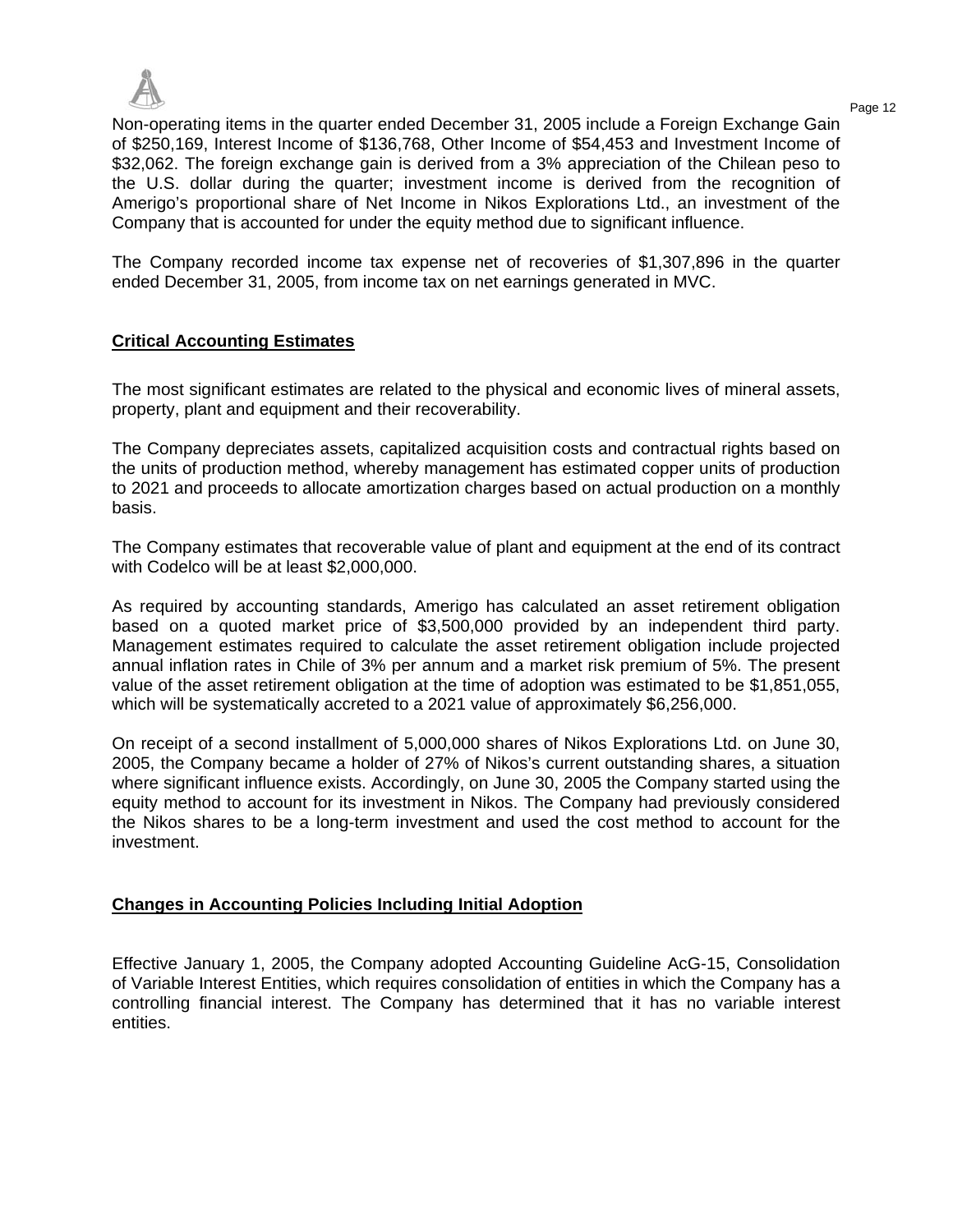

# Effective January 1, 2004 the Company adopted the following accounting policies:

## *Asset retirement obligations*

MVC is obligated through its operating contract with Codelco to remove the facilities and equipment that have been used in operations and to leave the land occupied by its operations clean and clear within six months of expiry of the contract or any extensions thereof.

On January 1, 2004 the Company adopted new accounting standards for site restoration obligations, which require the recognition of a liability for estimated future restoration costs and the recognition of periodic accretion expense on this liability. To this effect the Company obtained an independent assessment of site restoration costs of \$3.5M, which was adjusted to reflect factors such as inflation, risk premiums and time value of money and which will be accreted over time as required by accounting pronouncements. The Company also obtained an independent assessment of asset recovery values and determined it was not necessary to make adjustments to prospective amortization charges.

The adoption of this standard required retroactive application with restatement to prior periods. On adoption, the company increased its property, plant and equipment by \$1,851,055 and recorded a corresponding asset retirement liability. The asset is being amortized on a straightline basis. The company also recognized a future income tax asset of \$19,756, derived from applying a 17% tax rate to the \$1,915,842 asset retirement obligation. Upon recognizing the future income tax asset in the Balance Sheet, the company booked a corresponding future income tax recovery to 2003 earnings. The combined effect of the retroactive restatement in 2003 earnings was a decrease in earnings of \$96,449 (a \$19,756 income tax recovery, a \$64,787 expense from the liability accretion and a \$51,418 expense from the asset amortization). At December 31, 2003 the asset retirement liability had been accreted to \$1,915,842. In the year ended December 31, 2004, the company recorded asset retirement accretion costs of \$134,109 and asset retirement amortization charges of \$102,836. At December 31, 2004 the asset retirement liability had been accreted to \$2,049,951 and the associated future income tax asset had been adjusted to (\$16,388). In the year ended December 31, 2005, the Company recorded asset retirement accretion costs of \$143,497 and asset retirement amortization charges of \$102,836. At December 31, 2005 the asset retirement liability had been accreted to \$2,193,448 and the associated future income tax asset had been adjusted to \$101,912.

## *Expensing of stock options*

Effective January 1, 2004, the Company adopted the new accounting standard for stock based compensation under which the fair value method of accounting for stock options granted to employees, officers and directors is followed. The adoption of this standard required retroactive application with restatement to prior periods. The effect of the retroactive restatement to 2003 earnings was a reduction in earnings of \$984,643.

# **Disclosure Controls and Procedures**

During the year ended December 31, 2005, and in light of changes in laws and the regulatory environment concerning continuous disclosure and corporate governance, the Company's General Counsel and Corporate Secretary completed an evaluation of the effectiveness of the Company's existing disclosure controls and procedures, undertook extensive research and